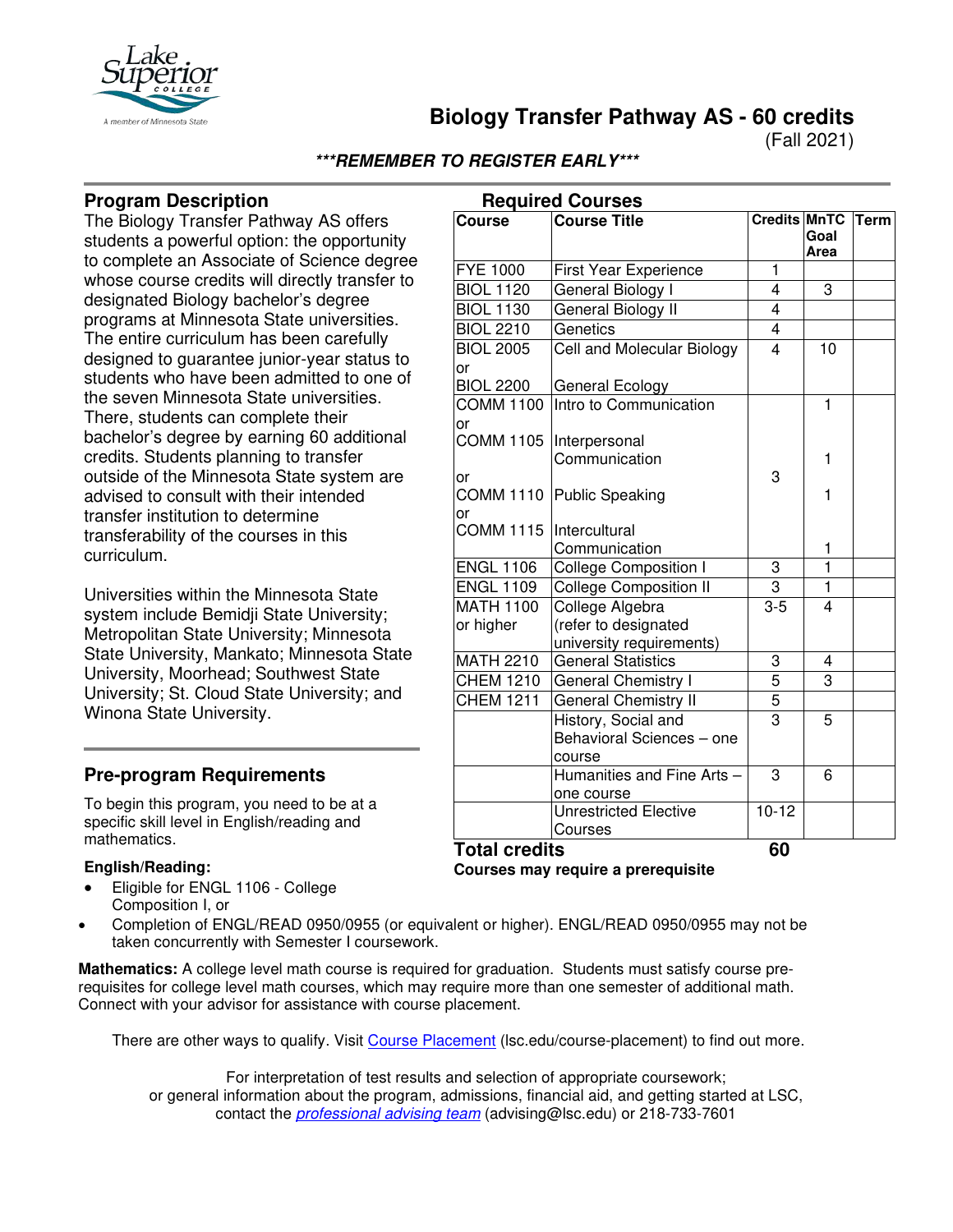

**Biology Transfer Pathway AS - 60 credits**

(Fall 2021)

**\*\*\*REMEMBER TO REGISTER EARLY\*\*\***

**NOTE:** *The following Minnesota State university transfer information and designated degrees are subject to change. Refer to the Lake Superior College program webpage for updated information and contact your Lake Superior College academic advisor for more details.*

### **Program Outcomes**

A student completing Lake Superior College's Biology Transfer Pathway AS and transferring into a designated bachelor's program in biology at a Minnesota State university will have junior standing and may complete the bachelor's degree within an additional 60 credits. You will be able to transfer to the following designated majors at Minnesota State universities:

> At Bemidji State University: Biology, BA, BS

At Metropolitan State University: Biology, BA

At Minnesota State University, Mankato: Biology, BS

At Minnesota State University, Moorhead: Biology, BA

At Southwest Minnesota State University: Biology, BA

At St. Cloud State University: Life Sciences, BES, Biology, Biodiversity, Ecology, and Evolution (BEES)

At Winona State University: Biology, BS (Allied Health, Cell & Molecular, Ecology, Environmental Science)

In order to graduate and be guaranteed admission to a Minnesota State university's designated program in biology you must earn an overall grade point average as indicated by the university to which you will transfer.

For more information about the Biology Transfer Pathway AS including course descriptions, course prerequisites, and potential career opportunities, see the [program website](https://degrees.lsc.edu/biology-transfer-pathway/) (https://degrees.lsc.edu/biology-transfer-pathway/)

**or**

Contact Faculty, [Glenn Merrick](mailto:glenn.merrick@lsc.edu) (glenn.merrick@lsc.edu) or 218-733-7772